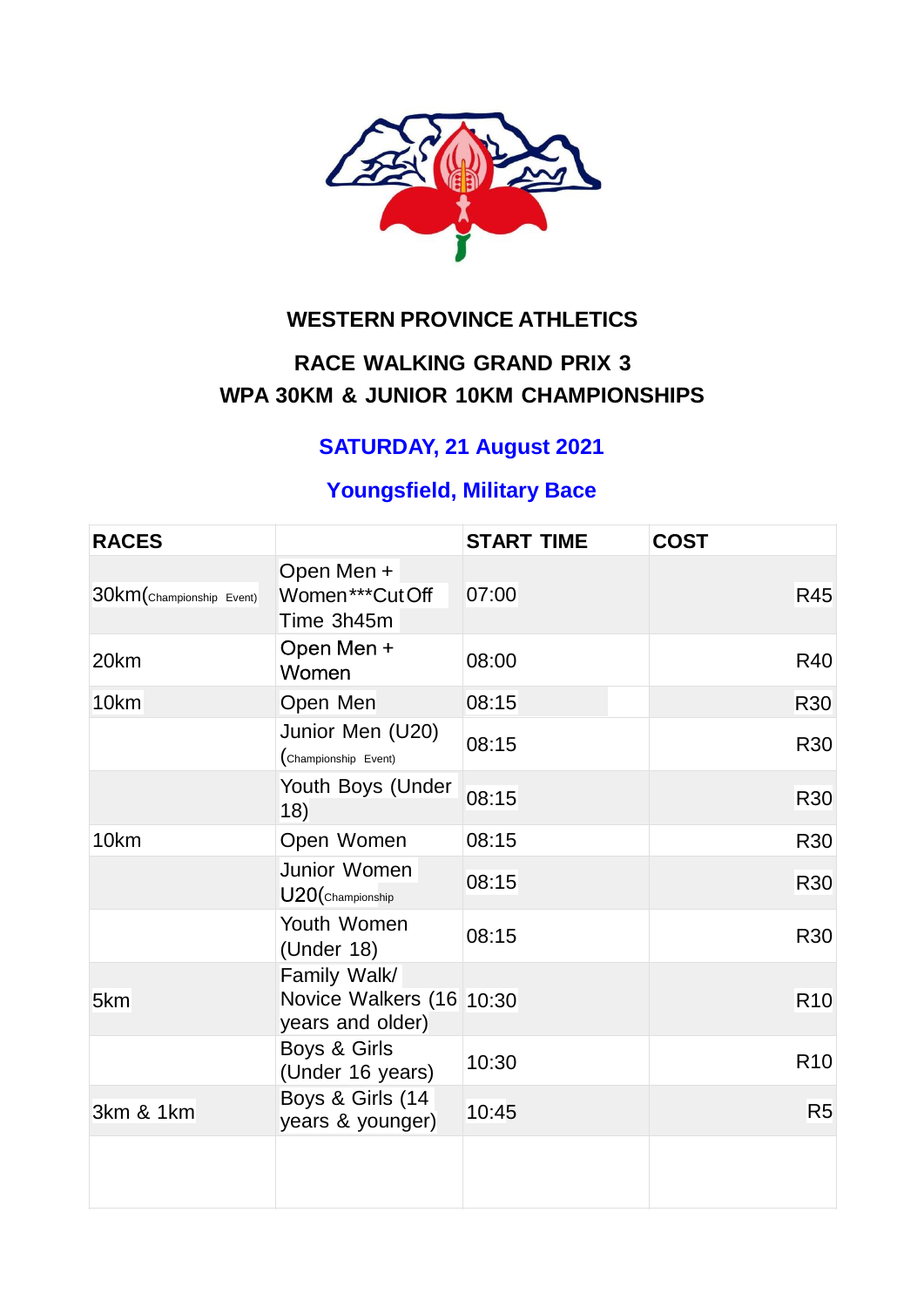### \***First Time Walkers Welcome - Family Walk**

- There will be a 5km (16 years and younger) & 5km novice walk (16 years and older) for athletes wanting to try race walking.
- Relaxed judging rules will apply
- No running allowed or strollers etc allowed
- Results will be separated according to the events.
- Novice rules only applying to Novice 5km event.
- Knees must be "uncovered" in order that a judge can actually see the "straight knee in operation

#### **Route**

• 2KM Loop

#### **Registration:**

- Online Entries Close: 18 August 2021 at 17h00
- Only collecting & paying for entries on Saturday, 21 August 2021 Youngsfield, Military Base from 06:00 (1 hour before each event)

#### **General:**

- Fast 2km loop.
- Safe and secure venue. No traffic. Enjoyable environment and atmosphere.
- Easy access to venue, parking and excellent viewing points for spectators.
- Refreshments:

For all events, drinking/sponging stations with water only will be provided and coke at the finish.

- Lap counters, officials and judges will be present.
- If not in possession of a valid 2021 ASA license, a temp license must be bought @ R25 each.
- Relaxed judging rules will apply to novices.
- According to IAAF & ASA rules.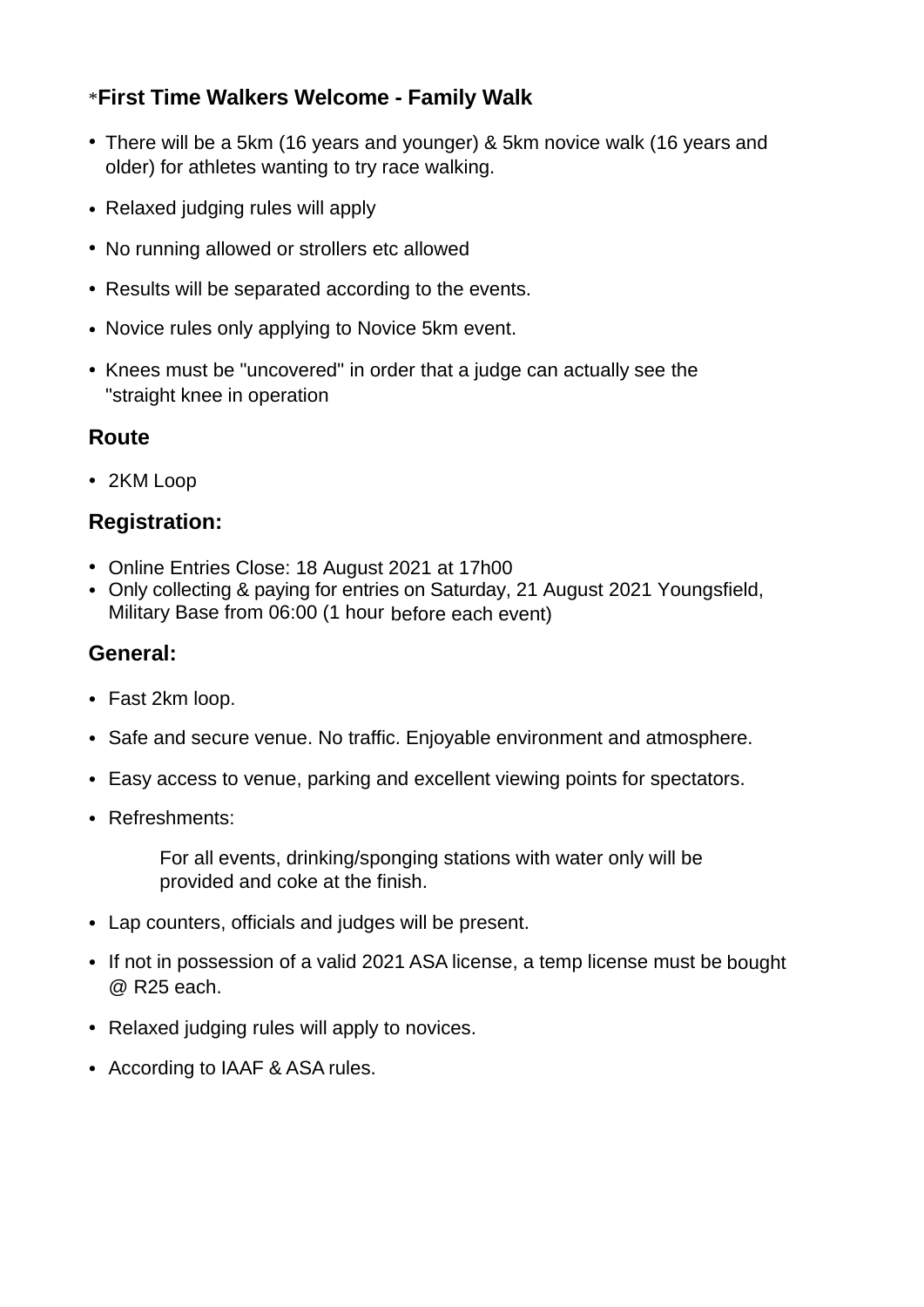#### **Rule - Pit Lane:**

For Race Walking events on track or road, a Pit Lane shall be used for all athletes irrespective of the age category. In such cases, an athlete will be required to enter the Pit Lane, once they have received three Red Cards and are so advised by the Chief Judge or someone delegated by him.

The applicable period in the Pit Lane will be the following for races up to and including Time:

- 5000m/5km 0.5min
- 10,000m/10km 1min
- 20,000m/20km 2min
- 30,000m/30km 3min
- 40,000m/40km 4min
- 50,000/50km 5min

### **COVID-19 Regulations**

Due to the current situation of the Covid-19 pandemic, strict operating procedures will be followed by WPA before and during the scheduled meetings as prescribed by government regulations and ASA.

Procedures are:

- Masks: Masks must be worn by everybody when entering the stadium and during the entire stay inside the stadium except when athletes are warming up or competing and social distancing must be followed at all times.
- Sanitizing:  $-$  A sanitizing station will be available at the entrance so everybody can sanitize their hands; all event stations will also have sanitizer.
- Temperature screening: The temperature of everybody entering the stadium will be screened at the entrance. A person with a temperature reading of above 38 will not be allowed:
- Health questionnaire: A health questionnaire will be available at the gate for everybody to complete; but will also send out to everyone to complete before coming to the event.
- Screening will be done at the Entrance
- No Spectators allowed, Athletes & Supporting Staff to observe social distance
- Athletes to vacate the stadium immediately after their event